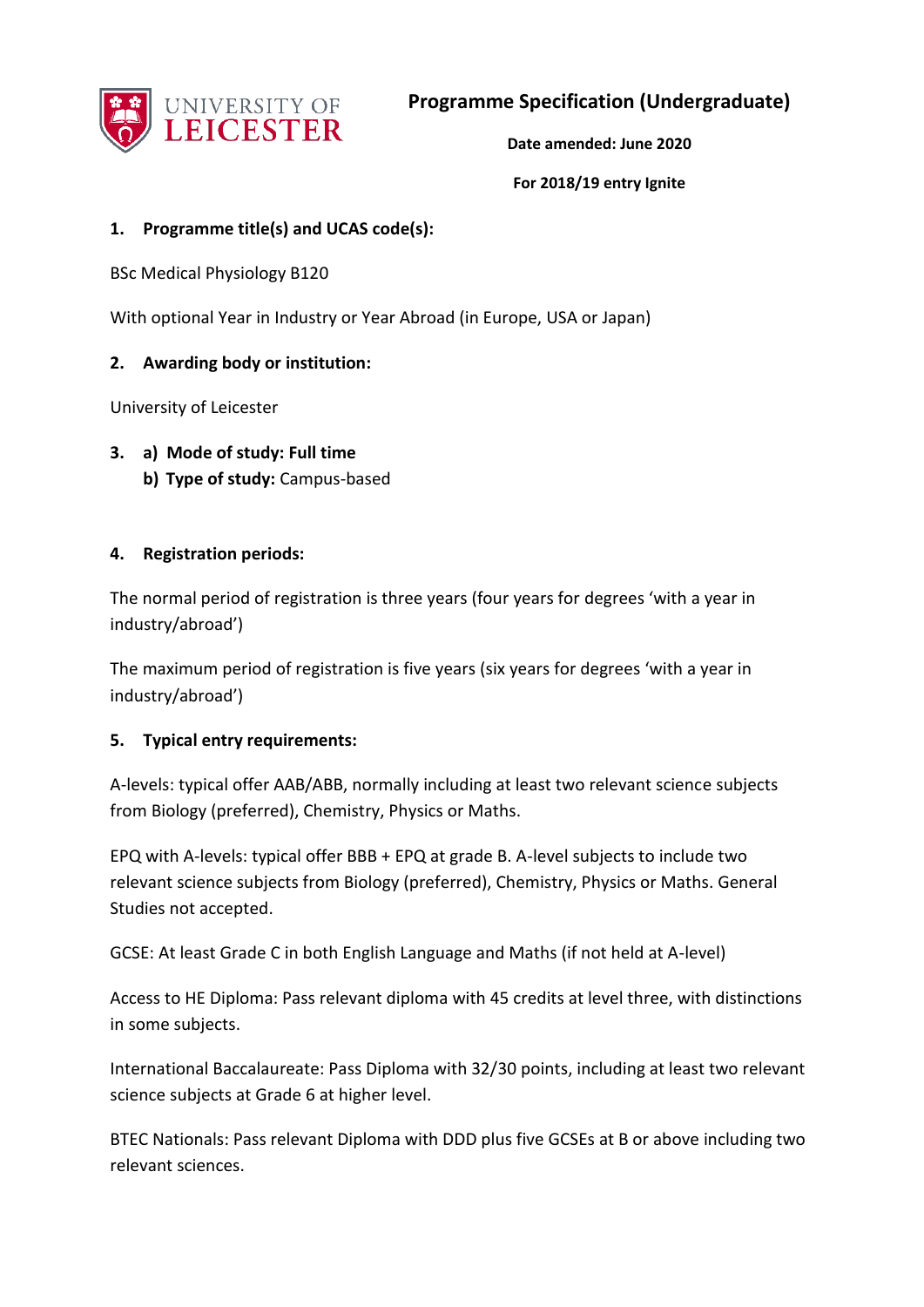## **6. Accreditation of Prior Learning:**

Direct 2nd year entry is considered subject to completion of a level 4 programme of comparable content to those studies in year 1 of this programme, passing all modules and with a year mark of at least 65%.

## **7. Programme aims:**

The programme aims to provide:

• a flexible teaching and learning programme of high quality that is informed by an active research environment in which students develop their own interests

• a stimulating and supportive working environment;

• an education that will enable graduates to follow a variety of careers including higher degrees and research;

and to enable students to:

• have a broad appreciation of physiology, pharmacology and related disciplines with an emphasis on human health and disease, and advanced knowledge of one or more areas including appreciation of aspects of the underpinning research;

• develop a range of skills including practical and transferable skills;

• gain experience, within the 4 year Industry/abroad options, work in an external research laboratory or an American, Japanese or another European University.

### **8. Reference points used to inform the programme specification:**

- QAA Benchmarking Statement
- University of Leicester Learning and Teaching Strategy 2016-2020
- University of Leicester Periodic Developmental Review Report
- External Examiners' reports (annual)

### **9. Programme Outcomes:**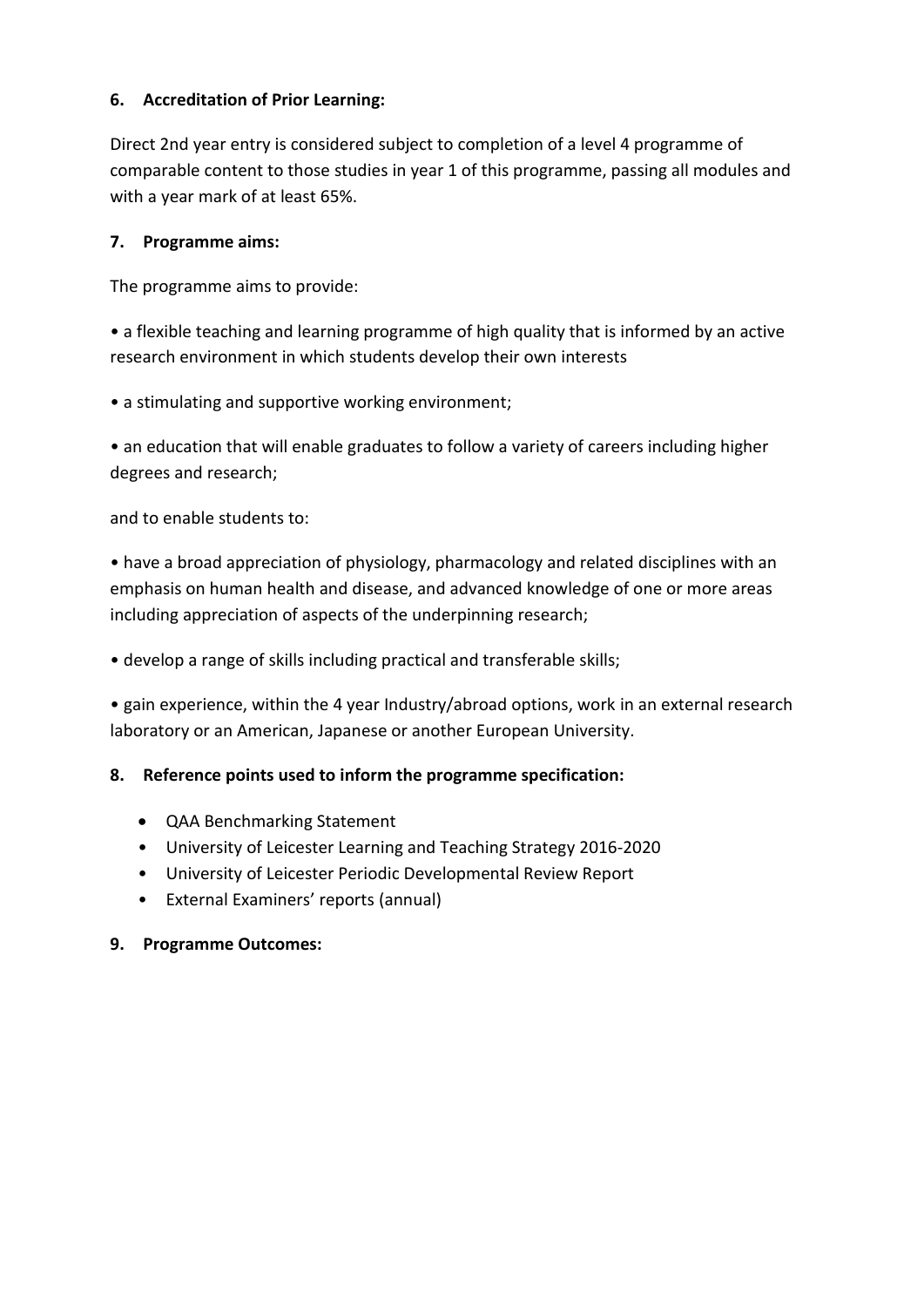| <b>Intended Learning</b>                                                                                                                                                                   | <b>Teaching and Learning</b>                                                                                                                                                                 | <b>How Demonstrated?</b>                                                                                                                                                              |  |
|--------------------------------------------------------------------------------------------------------------------------------------------------------------------------------------------|----------------------------------------------------------------------------------------------------------------------------------------------------------------------------------------------|---------------------------------------------------------------------------------------------------------------------------------------------------------------------------------------|--|
| <b>Outcomes</b>                                                                                                                                                                            | <b>Methods</b>                                                                                                                                                                               |                                                                                                                                                                                       |  |
|                                                                                                                                                                                            | (a) Discipline specific knowledge and competencies                                                                                                                                           |                                                                                                                                                                                       |  |
| (i) Mastery of an appropriate body of knowledge                                                                                                                                            |                                                                                                                                                                                              |                                                                                                                                                                                       |  |
| Demonstrate an<br>awareness of main<br>principles of biological<br>sciences, biomedical<br>sciences and related<br>disciplines and explain<br>core concepts of their<br>chosen discipline. | Lectures, tutorials, seminars,<br>practical classes, computer<br>classes, discussions, research<br>projects, group work, directed<br>reading, resource-based<br>learning, and private study. | Examination, coursework (e.g.<br>practical reports, written<br>reports, data analysis, oral<br>presentations, group reports,<br>video production, poster<br>production, dissertation) |  |
| Describe current areas of<br>advance in their chosen<br>specialisation(s) within<br>Medical Physiology.                                                                                    |                                                                                                                                                                                              |                                                                                                                                                                                       |  |
|                                                                                                                                                                                            | (ii) Understanding and application of key concepts and techniques                                                                                                                            |                                                                                                                                                                                       |  |
| Describe and apply safely<br>appropriate experimental<br>procedures in medical<br>physiology and associated<br>biological sciences<br>disciplines.                                         | Lectures, tutorials, seminars,<br>practical classes, computer<br>classes, discussions, research<br>projects, group work, directed<br>reading, resource-based<br>learning, and private study. | Examination and coursework                                                                                                                                                            |  |
| Apply a scientific approach<br>to the solution of<br>problems in medical<br>physiology and appreciate<br>the rationale of<br>experimental design.                                          |                                                                                                                                                                                              |                                                                                                                                                                                       |  |
| Explain core concepts of<br>their chosen discipline.                                                                                                                                       |                                                                                                                                                                                              |                                                                                                                                                                                       |  |
|                                                                                                                                                                                            | (iii) Critical analysis of key issues                                                                                                                                                        |                                                                                                                                                                                       |  |
| Demonstrate a capacity<br>for critical scientific<br>analysis of issues in<br>context of medical<br>physiology and associated<br>biological sciences<br>disciplines                        | Lectures, tutorials, seminars,<br>practical classes, computer<br>classes, discussions, research<br>projects, group work, directed<br>reading, resource-based<br>learning, and private study. | <b>Examination and coursework</b>                                                                                                                                                     |  |
| (iv) Clear and concise presentation of material                                                                                                                                            |                                                                                                                                                                                              |                                                                                                                                                                                       |  |
| Communicate orally and in<br>writing concepts and<br>arguments in medical<br>physiology and associated<br>biological sciences<br>disciplines                                               | Lectures, tutorials, seminars,<br>practical classes, computer<br>classes, discussions, research<br>projects, group work, directed<br>reading, resource-based<br>learning, and private study. | Examination and coursework                                                                                                                                                            |  |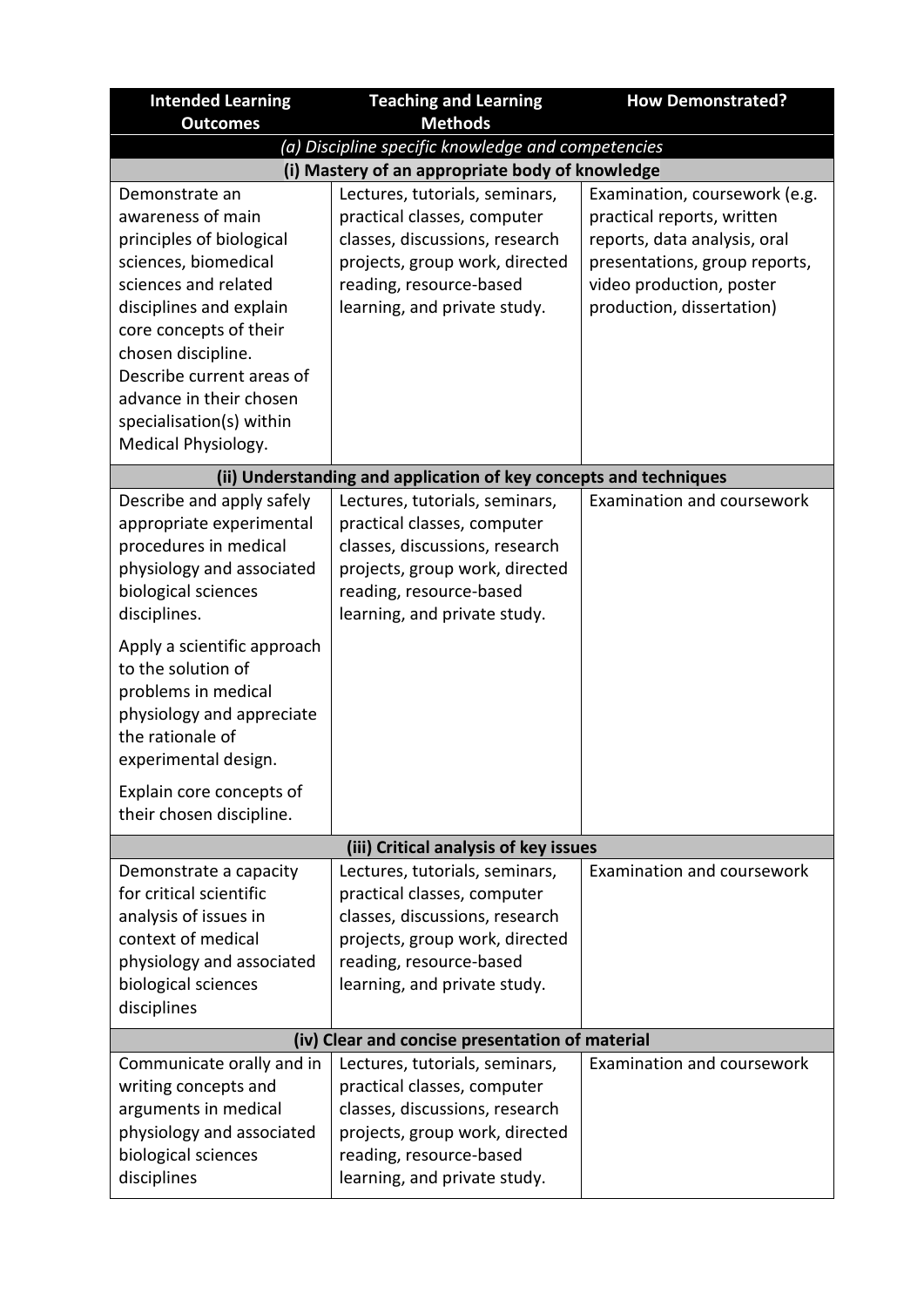| <b>Intended Learning</b>                                    | <b>Teaching and Learning</b>                                  | <b>How Demonstrated?</b>   |  |
|-------------------------------------------------------------|---------------------------------------------------------------|----------------------------|--|
| <b>Outcomes</b>                                             | <b>Methods</b>                                                |                            |  |
| (v) Critical appraisal of evidence with appropriate insight |                                                               |                            |  |
| Demonstrate the capacity<br>to analyse and criticise        | Lectures, tutorials, seminars,                                | Examination and coursework |  |
| evidence from both                                          | practical classes, computer<br>classes, discussions, research |                            |  |
| experimental procedures                                     | projects, group work, directed                                |                            |  |
| and the literature.                                         | reading, resource-based                                       |                            |  |
|                                                             | learning, and private study.                                  |                            |  |
|                                                             | (vi) Other discipline specific competencies                   |                            |  |
| In the year in                                              | Laboratory work, research                                     | Research report, practical |  |
| industry/abroad                                             | project                                                       | reports.                   |  |
| programmes, demonstrate                                     |                                                               |                            |  |
| the capacity to work in an                                  |                                                               |                            |  |
| industrial or other                                         |                                                               |                            |  |
| research laboratory or                                      |                                                               |                            |  |
| study in another                                            |                                                               |                            |  |
| European, American or                                       |                                                               |                            |  |
| Japanese University.                                        |                                                               |                            |  |
|                                                             | (b) Transferable skills                                       |                            |  |
|                                                             | (i) Oral communication                                        |                            |  |
| Communicate orally, with                                    | Tutorials, seminars, practical                                | Oral presentations, group  |  |
| clarity and coherence,                                      | classes, computer classes,                                    | reports, tutorials.        |  |
| concepts and arguments                                      | discussions, , research                                       |                            |  |
| in medical physiology and                                   | projects, group work.                                         |                            |  |
| associated biological                                       |                                                               |                            |  |
| sciences disciplines                                        |                                                               |                            |  |
| (ii) Written communication                                  |                                                               |                            |  |
| Communicate in writing,                                     | Tutorials, seminars, practical                                | Examination and coursework |  |
| with clarity and                                            | classes, computer classes,                                    |                            |  |
| coherence, concepts and                                     | discussions, research projects,                               |                            |  |
| arguments in medical                                        | group work.                                                   |                            |  |
| physiology and associated                                   |                                                               |                            |  |
| biological sciences                                         |                                                               |                            |  |
| disciplines                                                 |                                                               |                            |  |
|                                                             | (iii) Information technology                                  |                            |  |
| Demonstrate the effective                                   | Lectures, tutorials, seminars,                                | Examination and coursework |  |
| use of IT for accessing                                     | practical classes, computer                                   |                            |  |
| databases and scientific                                    | classes, discussions, research                                |                            |  |
| literature; manipulating,                                   | projects, group work, directed                                |                            |  |
| processing and presenting                                   | reading, resource-based                                       |                            |  |
| data; presenting written                                    | learning, and private study.                                  |                            |  |
| assignments.                                                |                                                               |                            |  |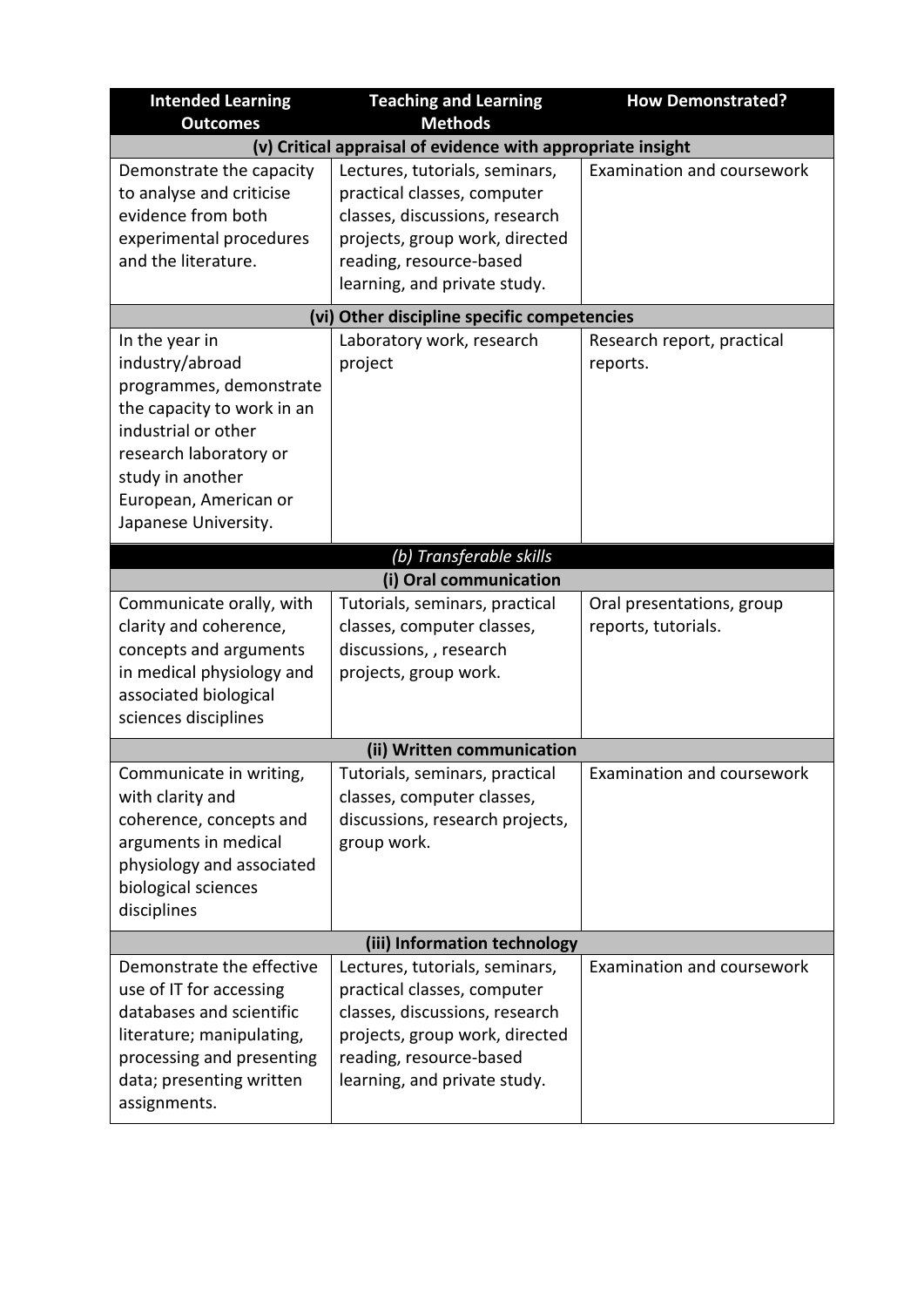| <b>Intended Learning</b><br><b>Outcomes</b>                                                                                                                                                                                                                                                                              | <b>Teaching and Learning</b><br><b>Methods</b>                                                                                                                                                                             | <b>How Demonstrated?</b>                                             |
|--------------------------------------------------------------------------------------------------------------------------------------------------------------------------------------------------------------------------------------------------------------------------------------------------------------------------|----------------------------------------------------------------------------------------------------------------------------------------------------------------------------------------------------------------------------|----------------------------------------------------------------------|
|                                                                                                                                                                                                                                                                                                                          | (iv) Numeracy                                                                                                                                                                                                              |                                                                      |
| Understand and<br>manipulate numerical<br>data, solve problems using<br>a variety of methods and<br>apply numerical and<br>statistical techniques to<br>data analysis.                                                                                                                                                   | Lectures, tutorials, seminars,<br>practical classes, computer<br>classes, discussions, research<br>projects, group work, directed<br>reading, resource-based<br>learning, and private study.                               | Examination and coursework                                           |
|                                                                                                                                                                                                                                                                                                                          | (v) Team working                                                                                                                                                                                                           |                                                                      |
| Demonstrate the ability to<br>work as part of a group                                                                                                                                                                                                                                                                    | Tutorials, group work,<br>research projects.                                                                                                                                                                               | Group reports, use of class<br>data to generate practical<br>reports |
|                                                                                                                                                                                                                                                                                                                          | (vi) Problem solving                                                                                                                                                                                                       |                                                                      |
| Apply a scientific approach<br>to the solution of<br>problems in the context of<br>medical physiology and<br>appreciate the rationale of<br>experimental design.                                                                                                                                                         | Lectures, tutorials, seminars,<br>practical classes, computer<br>classes, discussions, research<br>projects, group work, directed<br>reading, resource-based<br>learning, and private study.<br>(vii) Information handling | Examination and coursework                                           |
| Demonstrate the capacity                                                                                                                                                                                                                                                                                                 | Lectures, tutorials, seminars,                                                                                                                                                                                             | Examination and coursework                                           |
| to access a variety of<br>resource materials and to<br>analyse evidence from<br>both experimental<br>procedures and the<br>literature.                                                                                                                                                                                   | practical classes, computer<br>classes, discussions, research<br>projects, group work, directed<br>reading, resource-based<br>learning, and private study.                                                                 |                                                                      |
|                                                                                                                                                                                                                                                                                                                          | (viii) Skills for lifelong learning                                                                                                                                                                                        |                                                                      |
| Demonstrate the<br>acquisition of the skills<br>and attributes necessary<br>for lifelong learning,<br>including: intellectual<br>independence, effective<br>time management, the<br>ability to work as part of a<br>team, the use of IT and<br>the capacity to access and<br>utilise a variety of<br>resource materials. | Lectures, tutorials, seminars,<br>practical classes, computer<br>classes, discussions, research<br>projects, group work, directed<br>reading, resource-based<br>learning, private study, career<br>development programme.  | Examination, coursework,<br>personal development<br>planning.        |

## **10. Progression points:**

In cases where a student has failed to meet a requirement to progress he or she will be required to withdraw from the course.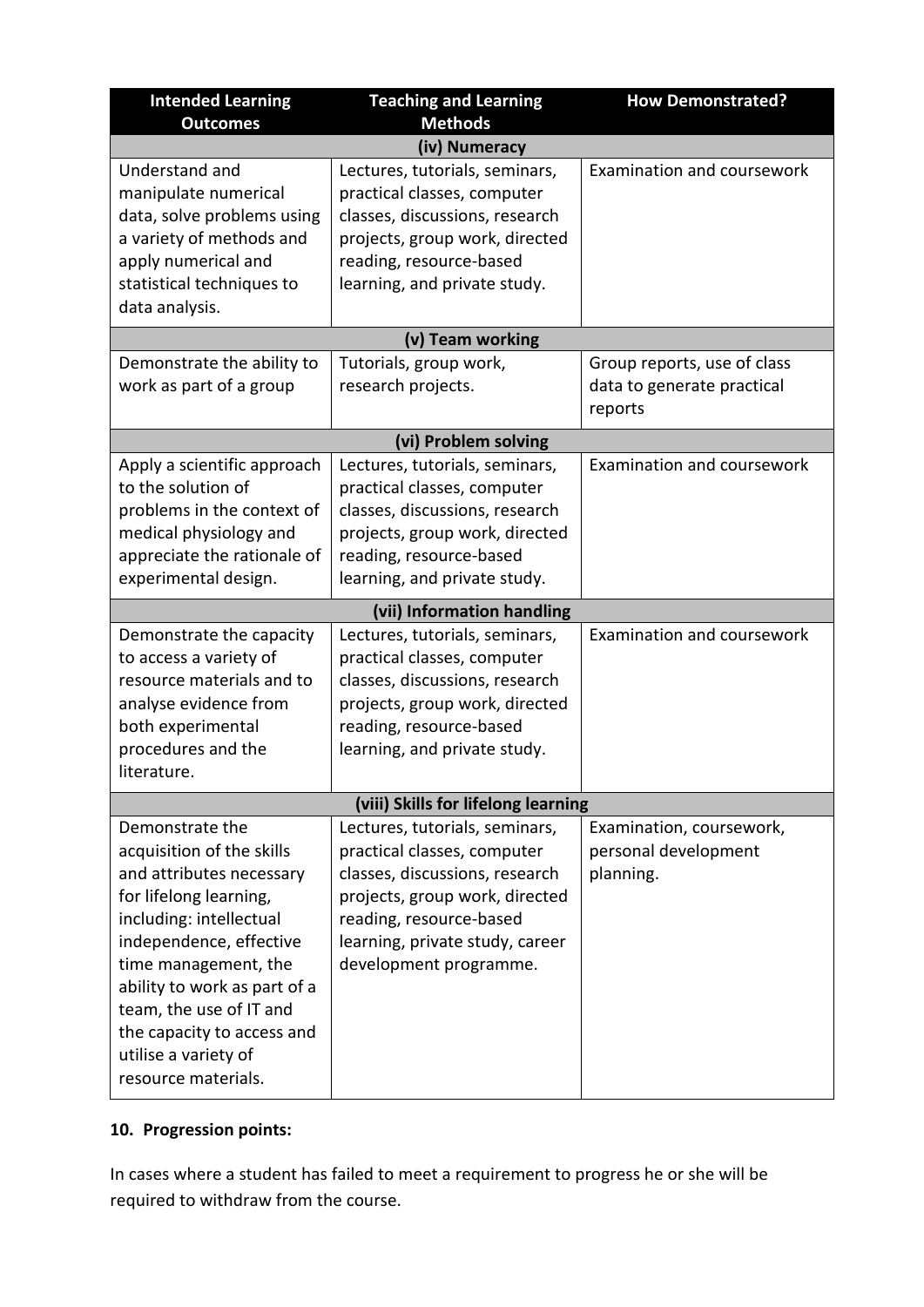The programme follows the standard scheme of progression set out in Senate Regulation 5 with the following additional requirements.

The Board of Examiners reserves the right to determine the progression of students who carry failed credits but have the right to a further resit: where these credits are in modules that are pre-requisite for subsequent modules or where the student has a low overall level of attainment, the Board can require the student to resit the failed modules without residence rather than proceed to the next year carrying failed modules to be resat alongside the current modules.

In cases where a student has failed to meet a requirement to progress he or she will be required to withdraw from the course

# **11. Scheme of Assessment**

The programme follows the standard scheme of award and classification set out in Senate Regulation 5.

## **12. Special features:**

In year 1, students receive a broad education in core bioscience disciplines with a focus on physiology and pharmacology, along with specific teaching in medical biosciences and key skills. In years 2 and 3, the core programme, including Medical Physiology modules specific to them, is supplemented with options from the Biological Sciences programme

Opportunities are available to take placements within related industries, or to study in other European, American or Japanese universities.

The School has a strong reputation for research and the range of staff expertise enables provision of research-led programmes that offer breadth and depth.

### **13. Indications of programme quality**

External examiner evaluations.

# **14. External Examiner(s) reports**

The details of the External Examiner(s) for this programme and the most recent External Examiners' reports for this programme can be found at [exampapers@Leicester](https://exampapers.le.ac.uk/xmlui/) [log-in required]

### **Appendix 1: Programme structure (programme regulations)**

### **Appendix 2: Module specifications**

See module specification database <http://www.le.ac.uk/sas/courses/documentation>

### **Appendix 3: Skills matrix**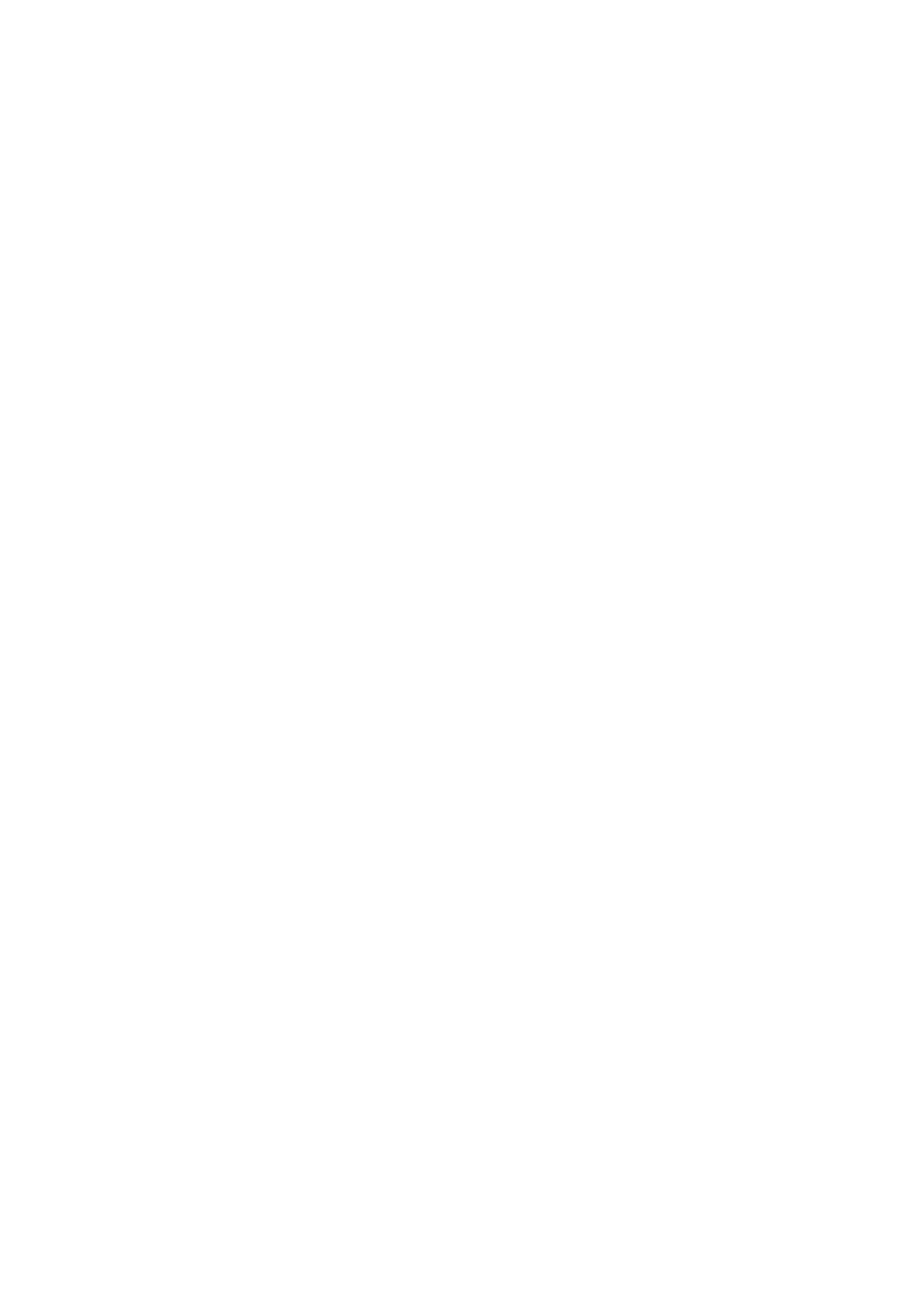## **Appendix 1: Programme structure (programme regulations)**

### **BSc Medical Physiology B120**

With optional Year in Industry or Year Abroad (in Europe, USA or Japan)

## **BSc Medical Physiology**

#### **Year 1**

*Semester 1*

| <b>BS1030</b> | The Molecules of Life $-$ An Introduction to Biochemistry and Molecular<br>Biology (30)           |
|---------------|---------------------------------------------------------------------------------------------------|
| <b>BS1040</b> | The Cell - An Introduction to Microbiology & Cell Biology (30)                                    |
| Semester 2    |                                                                                                   |
| <b>BS1050</b> | From Individuals to Populations - An Introduction to Genetics (15)                                |
| <b>BS1060</b> | Multicellular Organisation - An Introduction to Physiology, Pharmacology<br>and Neuroscience (30) |
| MB1080        | An Introduction to Medical Bioscience (15)                                                        |

#### **Year 2**

*Semester 1* 

*Core modules:*

BS2000 Research Topic (15)

*Choose TWO OR THREE modules from:*

*Semester 1*

- BS2013 Physiology and Pharmacology (15)
- BS2015 Physiology of Excitable Cells (15)
- *Semester 2*
- BS2014 Exercise Physiology and Pharmacology (15)

*Semester 1*

*For semester 1, make the credits add up to 60 by choosing from the modules listed below: 1*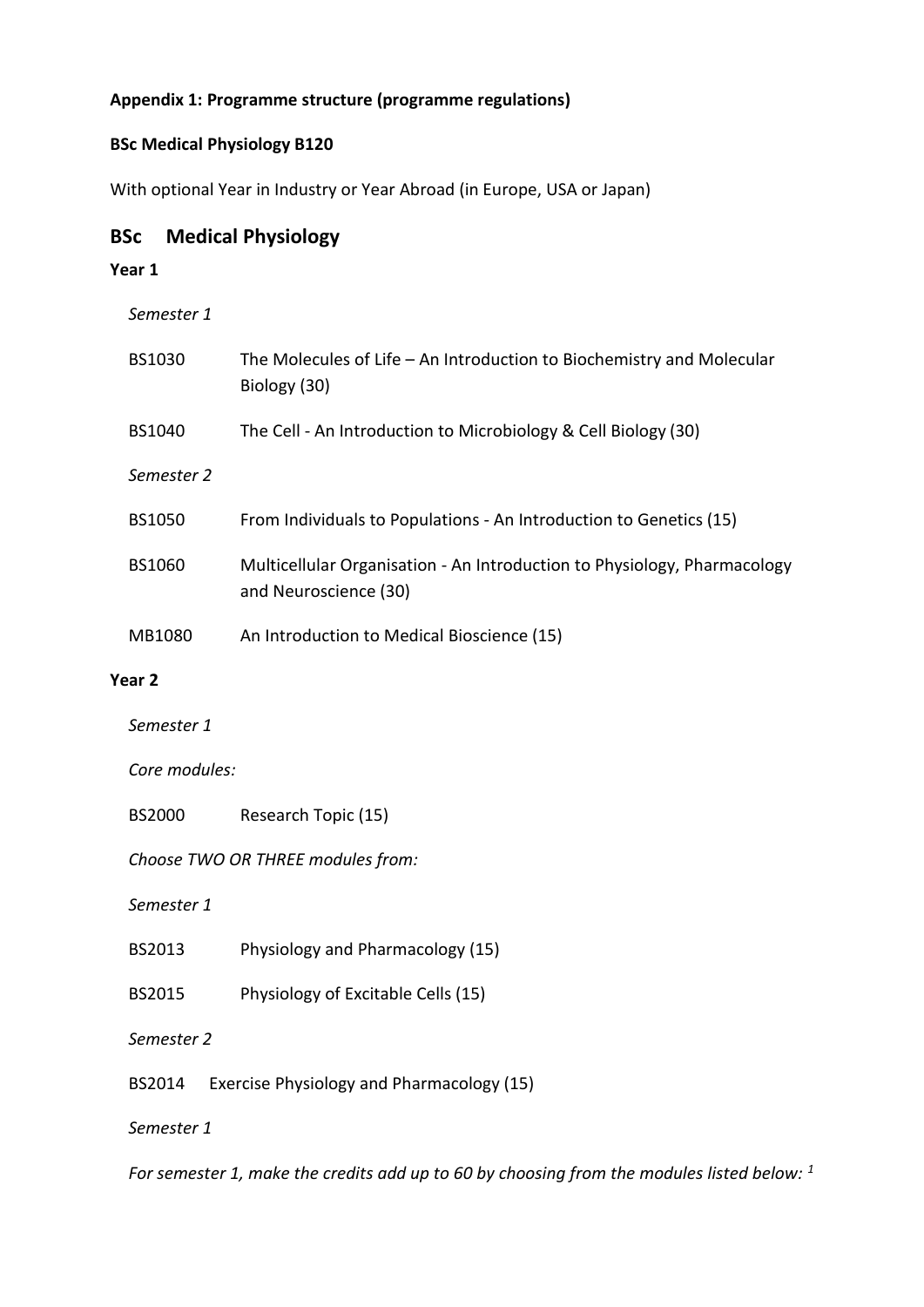| BS2009 | Genomes (15) |  |
|--------|--------------|--|
|        |              |  |

- BS2030 Principles of Microbiology (15)
- BS2092 Molecular and Cell Biology (15)
- BS2059 Conservation Biology (15)

#### **Semester total: 60 credits**

*Semester 2*

### *Core module:*

MB2080 Pathophysiology of Disease (15)

*For semester 2, make the credits add up to 60 by choosing from the modules listed below: <sup>1</sup>*

| BS2026        | Genes, Development & Inheritance (15)       |
|---------------|---------------------------------------------|
| BS2032        | Immunology and Eukaryotic Microbiology (15) |
| BS2040        | Bioinformatics (15)                         |
| <b>BS2077</b> | Neurobiology & Animal Behaviour (15)        |
| BS2091        | Biochemistry of Nucleic Acids (15)          |
| BS2093        | Protein Control in Cellular Regulation (15) |
| BS2066        | <b>Behavioural Neurobiology</b>             |

#### **Semester total: 60 credits**

#### **With a Year in Industry (option)**

*Core module:*

BS3400 Year in Industry Research Placement (0) (Year-long)

### **Year 3**

*Semester 1* 

Research Project: 30/45 credits.

Choose ONE from the following five options:

i) BS3101 Experimental Research Project A (15) **and**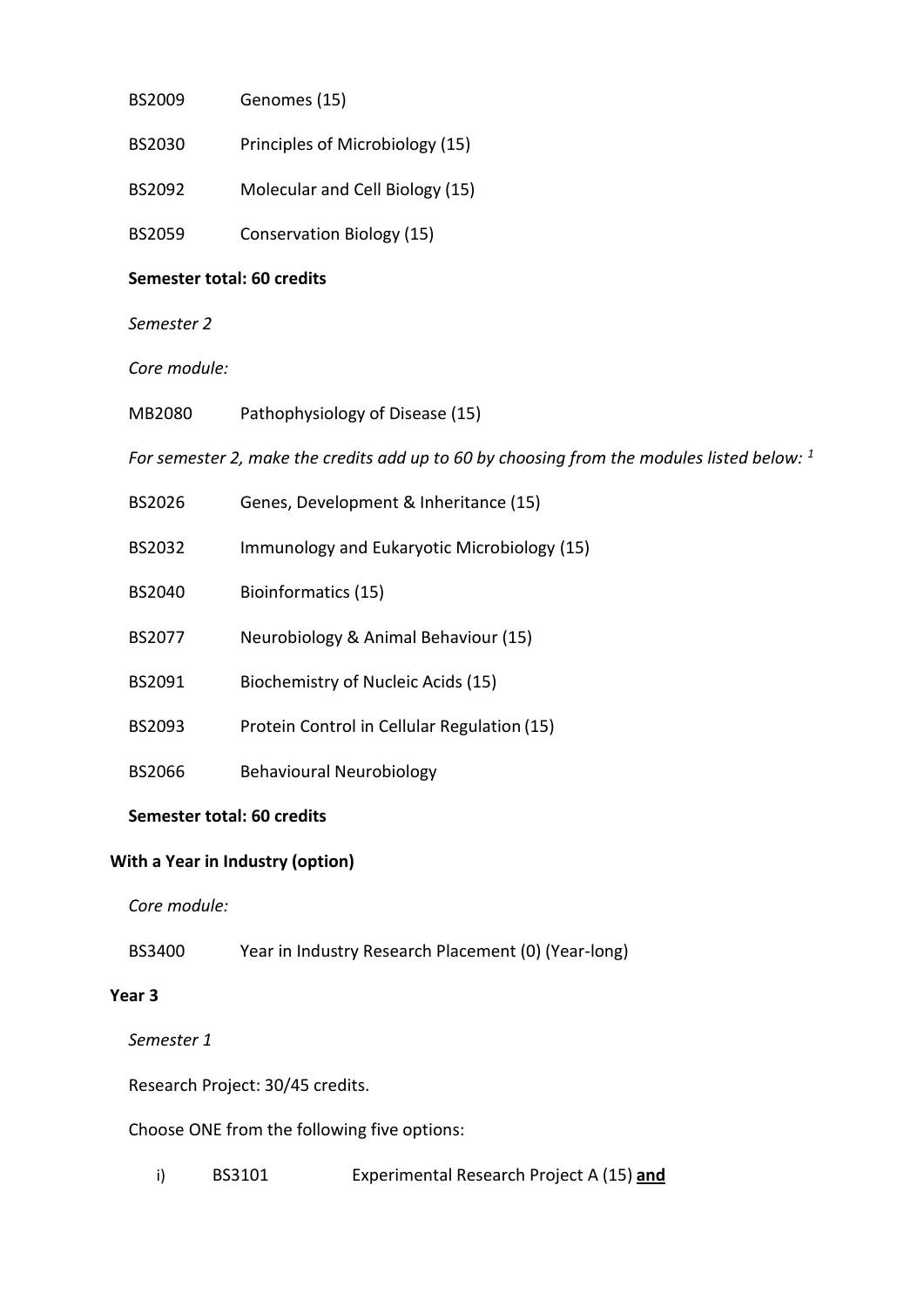|      | BS3102        | Experimental Research Project B (30) (Year-long module) |
|------|---------------|---------------------------------------------------------|
|      | <b>OR</b>     |                                                         |
| ii)  | BS3201        | Analytical Research Project (30)                        |
|      | <b>OR</b>     |                                                         |
| iii) | BS3301        | Education Research Project A (15) and                   |
|      | <b>BS3302</b> | Education Research Project B (30) (Year-long module)    |
|      | <b>OR</b>     |                                                         |
| iv)  | BS3401        | Steered Experimental Research Project (30)              |
|      | <b>OR</b>     |                                                         |
| v)   | BS3501        | Field Research Project A (Operation Wallacea) (15) and  |
|      | BS3102        | Experimental Research Project B (30) (Year-long module) |
|      |               |                                                         |

*Choose THREE, FOUR or FIVE modules from:*

*Semester 1*

| <b>BS3054</b> | Molecular and Cellular Pharmacology (15) |  |
|---------------|------------------------------------------|--|
|---------------|------------------------------------------|--|

- BS3055 Molecular and Cellular Neuroscience (15)
- *Semester 2*
- BS3056 Cellular Physiology of the Cardiovascular System(15)
- BS3059 Current and Future Therapeutics (15)
- BS3033 Physiology, Pharmacology and Behaviour (15)
- *Semester 1*

*For semester 1, make the credits add up to 60 by choosing from the modules listed below: <sup>1</sup>*

- BS3064 Comparative Neurobiology (15)
- BS3000 Evolutionary Genetics (15)
- BS3010 Gene Expression: Molecular Basis & Medical Relevance (15)
- BS3015 Molecular & Cellular Immunology (15)